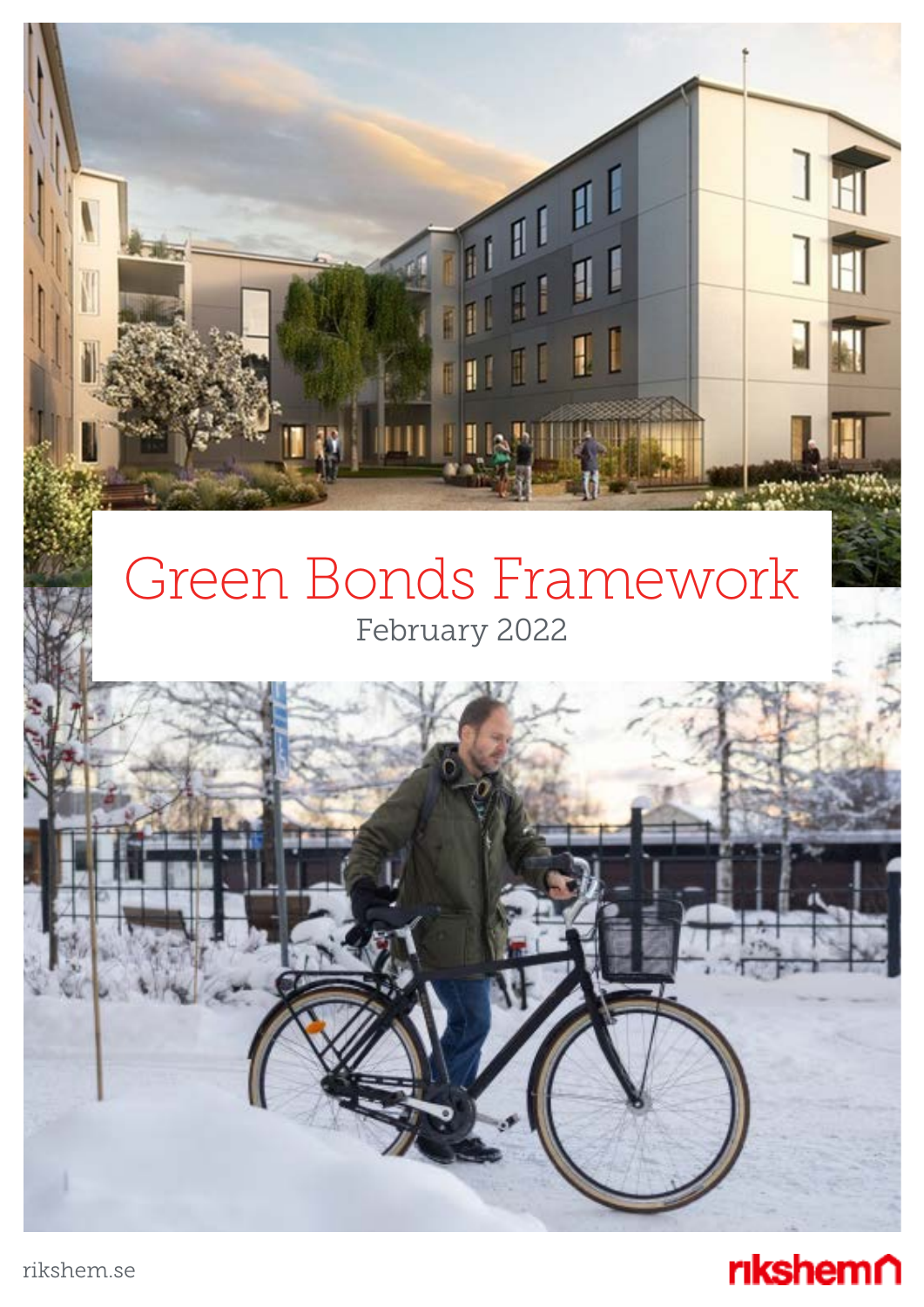## Important notice

This document (the "Green Bond Framework" or "Framework") contains information on Rikshem ("Rikshem") and its potential issuance of interest bearing notes with added environmental criteria (the "Green Terms"). Any such issuance by Rikshem that includes the Green Terms in its associated financing documentation, by reference or inclusion, as detailed in this document or in future versions of this document, will be designated as a Green Bond ("Green Bond"). Depending on the language of the bond documentation the Green Terms in this Framework may be translated into other languages, as required or preferred in the local jurisdiction. Furthermore, all parties are advised to review the risk factors in the relevant bond documentation. Any issuance of notes will be subject to the version of the Green Terms in the associated bond documentation. Any new issuance of Green Bonds will include a reference to, or inclusion of, the most recently published Green Terms, which shall be publicly available in the Framework on Rikshem's website.

Investors and third parties are advised to conduct an independent evaluation of the relevance and adequacy of the information in this Framework, and for making such other investigations considered necessary prior to entering into any of the types of transactions or arrangements where the Green Terms would be applicable, for instance regarding the adherence to current and future regulation, standards or market practices such as the Green Bond Principles or the forthcoming European Green Bond Standard.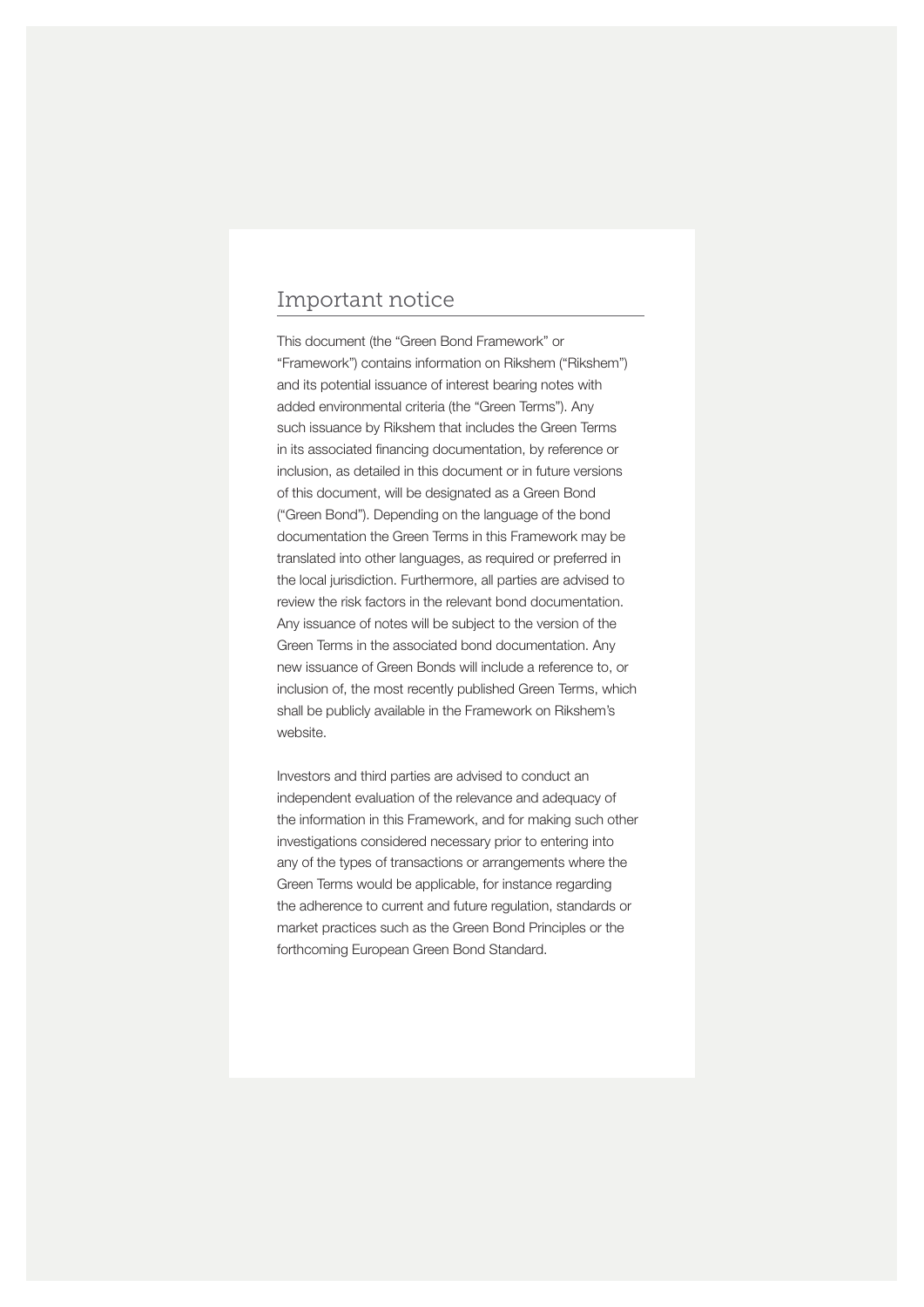## Contents

| Environmental Objectives (GBP) 8    |  |
|-------------------------------------|--|
|                                     |  |
|                                     |  |
| Alignment with the UN               |  |
| Sustainable Development Goals8      |  |
| How we work with the Sustainable    |  |
| Development Goals and Agenda 2030 9 |  |
| Framework alignment with the SDGs 9 |  |
|                                     |  |
|                                     |  |
| 2. Process for Project              |  |
|                                     |  |
| 3. Management of Proceeds  12       |  |
| 4. Reporting and Transparency 13    |  |
|                                     |  |

# ⋂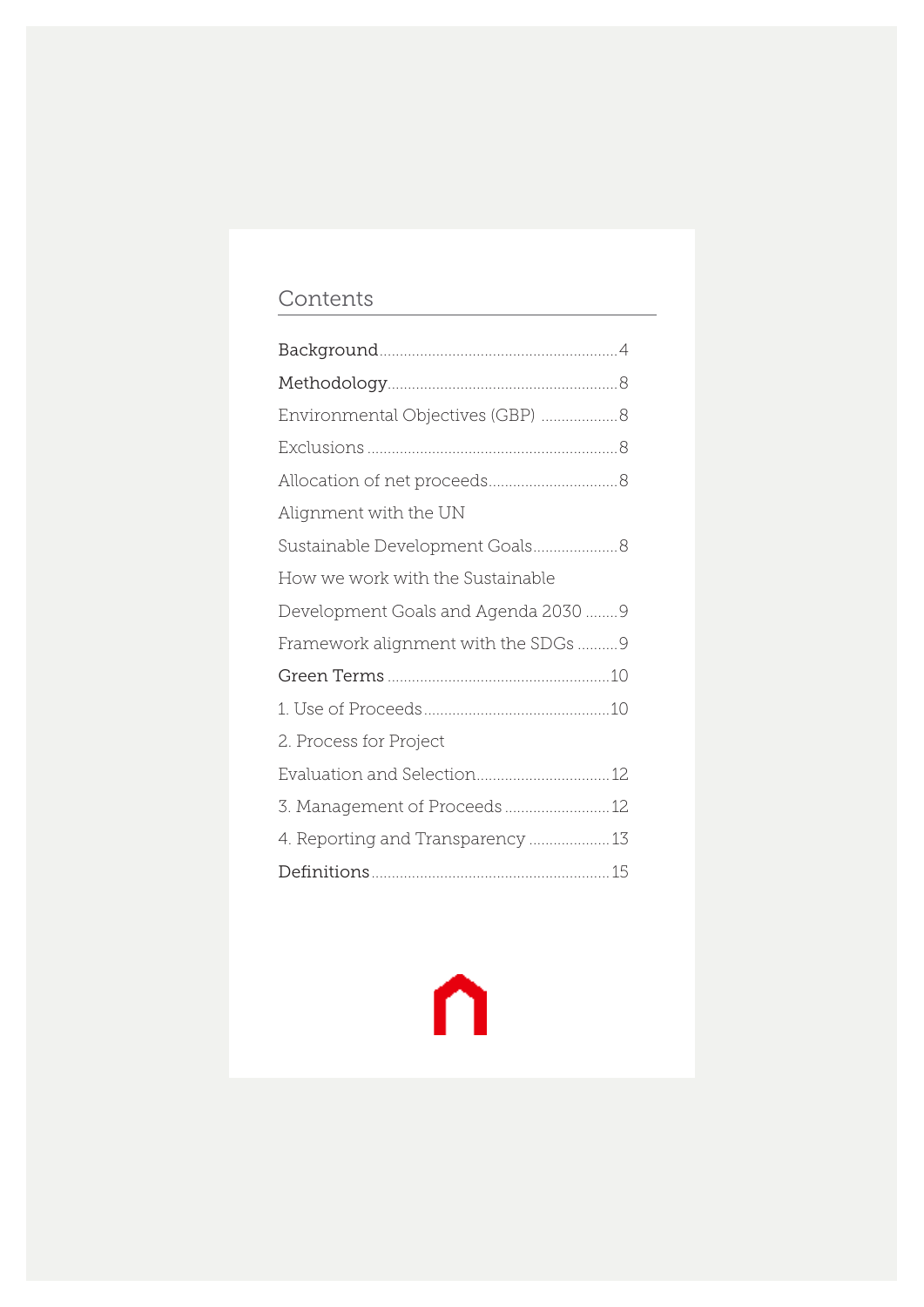## Background

## Facing key societal challenges

Climate change, segregation, social unrest and urbanization are global challenges that Rikshem is affected by and can to some extent positively impact through its operations. Providing homes for a growing population is essential, while new construction and the property sector as a whole remain resource-intensive. As one of Sweden's largest private property owners, Rikshem contributes to providing Sweden with the energy efficient housing infrastructure and addressing key societal challenges.

The rate of urbanization in Sweden is the fastest in any EU country today and is a significant challenge for many municipalities struggling to meet an increased need for housing and important community services such as schools and pre-schools. With an ageing population there will also be an increased need for nursing homes and care centers. Although we are seeing favorable demand for more residential properties, the gap between the rent required to generate a positive return on a new construction project and the rent level in existing properties can be substantial.

To address these concerns throughout our business operations, we've established an ambitious sustainability agenda, and our sustainability team has been expanded in order to devote greater focus to all aspects of sustainability, including social sustainability.

## About Rikshem

Rikshem is one of Sweden's largest private real estate companies, with properties located in growth areas across the entire country. The company owns, develops and manages residential properties and properties for public use. Our vision is to make a difference in the development of the good community, and by combining professionalism with community involvement, Rikshem aims to promote longterm, sustainable community development from a social, environmental and financial perspective.

Rikshem is owned equally by the Fourth Swedish National Pension Fund and AMF Pensionsförsäkring AB. The owners' goal is a healthy and stable total return. When the value of Rikshem increases, the owners' capital also grows, which ultimately contributes to a return for Sweden's retirees. Rikshem can make a difference in the development of the good community and create value for its stakeholders, including its owners, customers, suppliers, creditors, employees and society at large.

The property portfolio is concentrated to 13 selected growth areas in Sweden, and approximately 46 percent of the property value is located in the greater Stockholm area and Uppsala. The property value, including Rikshem's part of joint ventures, amounted to SEK 62 bn as per 31 December 2021. Approximately 70 percent of the value pertains to residential properties and 30 percent to properties for public use, such as nursing homes and schools.

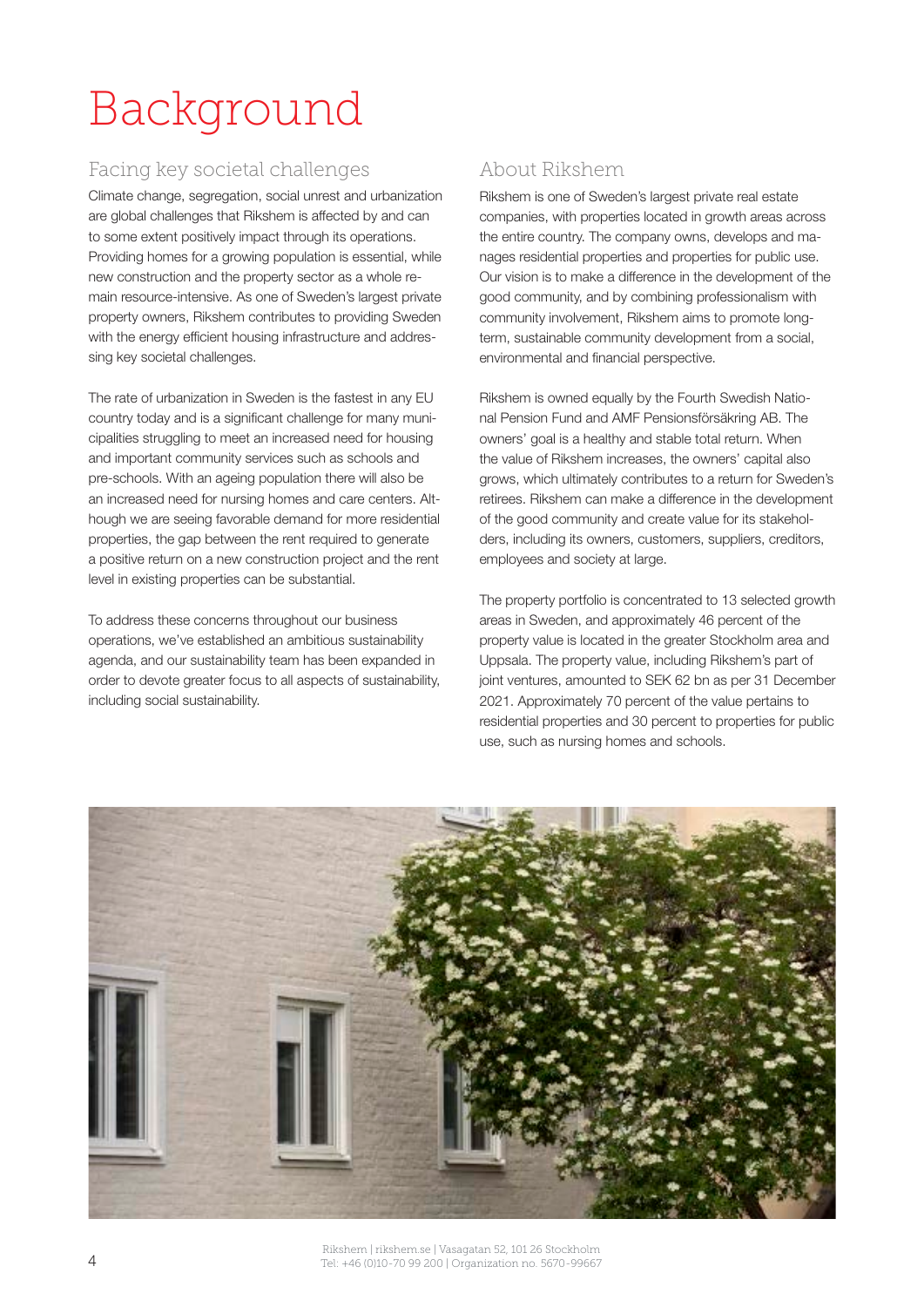## Path towards climate neutrality

As a property company, Rikshem has both a direct and an indirect impact on the environment, not only through its own operations but also through its interactions with contractors, suppliers and tenants. As part of its community development work, the company is transitioning to climate-neutral operations where electricity, heating and water are used as responsibly and efficiently as possible. To achieve this we are actively monitoring use, for instance, carbon emissions are measured annually (with the goal of reducing emissions by an average of two kilos per square meter per year) and a shift to carbon-neutral electricity for large parts of our portfolio has been important to achieve this. One comprehensive climate investment that Rikshem decided on in 2018 was that energy use is to be monitored in real time. This way, the company can work proactively to lower it. The work, which is long-term and constitutes a major step for Rikshem, also involves the digitization of several substations on properties. In 2021, a climate change adaption including climate risk and vulnerability assessment was performed at company level. The analysis at building level is started with methodology and requirements in line with the EU Taxonomy and with pilot projects.

A key challenge for property owners and developers globally is to reduce the environmental and climate footprint of new buildings, while at the same time maintaining, improving and ensuring the continued use, lessened environmental footprint and attractiveness of existing buildings. In the former, Rikshem works extensively with industrialized wood-based construction. Wood is a renewable material

which significantly lowers greenhouse gas emissions during the construction phase, stores carbon dioxide throughout the buildings life cycle and is faster to build with. Rikshem also reviews the possibilities of building in concrete and in such circumstances the material's climate impact needs to be taken into account, since carbon emissions from concrete are higher than from wood. Focus is on the entire life cycle of the property, from planning to destruction. We have conducted a climate mapping according to GHG which includes life cycle emissions. This is presented in our Annual and Sustainability Report as from 2021.

Rikshem also renovates properties to offer tenants a modern standard of living and create long-term sustainable residential properties with lower energy consumption. Beyond raising the standard for the tenants, these measures aim to enhance the efficiency of operations, reduce energy use and increase the property's overall environmental performance.

Rikshem purchases services for construction projects and renovations. When choosing a contractor, Rikshem considers to be essential that they have an environmental management system and quality management system. We use Byggvarubedömningen, an assessment protocol of construction materials, as well as a review of how we use and recycle material in construction projects and renovations, as well as our efforts related to sorting at source of materials and waste.



### Energy intensity, KWh/sqm\*

### CO2-emissions, kg CO2 kv/sqm\*



\*Like-for-like portfolio with respect to energy and climate statistics refers to the part of the portfolio that Rikshem owned for a full calendar year and for which comparable figures are available, i.e., properties where the company can monitor the same type of energy use (heating of buildings and water, and property electricity) year on year.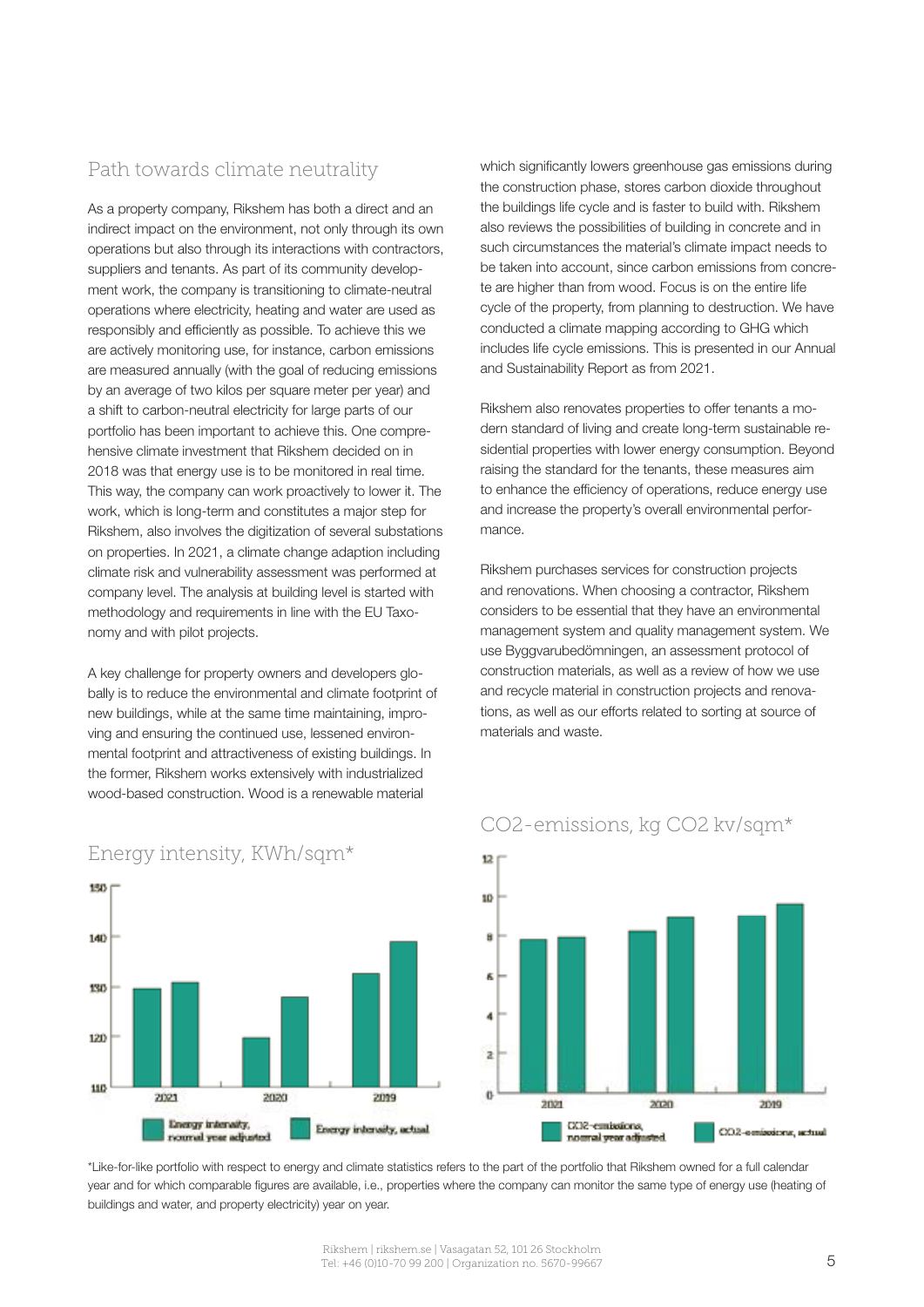## Path towards greater social sustainability

Rikshem's vision is to make a difference in the development of the good community - a safe and stable community where people respect each other and there is room for differences. We are convinced that attractive neighborhoods are good for tenants, municipalities and property values. We are continuing our efforts to develop safe, secure and sustainable neighborhoods for those who live and work in our areas. We will continue to contribute to the local community through summer jobs, homework support and social-housing contracts for the municipalities, making it possible for more people to find a home. Positive neighborhood development is in focus for us and will continue to be an important area for many years to come.

A challenge in society is also the need for more housing but construction costs in Sweden are among the highest in the world. Rikshem wants to enable more people to have access to a home and in the next years we plan to build up to 1000 new apartments per year. In order to do so, we challenge the construction market through establishing long-term framework agreements with a number of entrepreneurs who are working with an industriallized construction process. Together we will refine the processes of construction in order to make them more efficient. This will reduce waste throughout the process and also enable us to reduce the time and costs of construction.

Almost a third of the population in Sweden are worried about crime in society and safety can be an essential factor for a location's attractiveness and whether people decide to stay. The feeling of safety in the physical environment is also an important equality issue, since women generally feel less safe than men in public spaces. As a long-term property owner, Rikshem can contribute by designing residential areas that have a physical environment that makes people feel safe. Every year we have a number of activities where we measure how our customers experience the feeling of safety in their neighborhood as a base for making improvements.

Rikshem devoted considerable focus to young people in its residential areas in order to minimize feelings of alienation and create safer neighborhoods. To support development opportunities and employment, Rikshem works with both the municipality and non-profit associations. This is done with, and via, for instance, Läxhjälpen (assisting student with free homework assistance), summer jobs (over 1 000 young people have held jobs since the project launched in 2012), social-housing initiative (Municipalities are able to rent apartments directly from Rikshem), TRIS (support the organizations work to prevent honor-related violence and oppression and integration activities directed at newly arrived female immigrants) and other local initiatives.

## The Nordic region's largest nursing home

At the Nordic region's largest nursing home, wellbeing and safety are in focus. Snug furnishings, glazed roof terrace, spa, sportsbar and a nice courtyard are elements which enhances the living environment. The building is sustainably constructed and is certified according to Miljöbyggnad Silver.

The nursing home Kapellgärdet Vård Södra and Vård Norra in Uppsala was opened spring 2020. The building consists of two connected house bodies. Rikshem bought the buildings turnkey and the lease agreement with Attendo was signed early in the process.

- Vård Södra consists of 99 apartments and Vård Norra of 105. We at Attendo were involved during the construction process, which always is an advantage. It is important that we who have experience of the business

may affect and can adapt it to what the staff and users need. It has worked well and now it's fun to develop the business, says Sara Jansson Verk - Head of operations at Attendo.

- The big advantage of the accommodation is that the business is adapted to what today's generation of older people demand. And that Attendo have invested in making the nursing home homely with many social areas, says Sven Eriksson, Property manager at Rikshem.

On each floor there are small dining rooms and TV rooms decorated in a homely style. A dedicated chef cooks all the food for the residents. The crown of the building is a glazed roof terrace, where the residents have a great view over Uppsala's city center.

At the top floor there is also a spa area with sauna. The outdoor courtyard holds among another things a fountain, cultivation boxes and a walking loop.

ō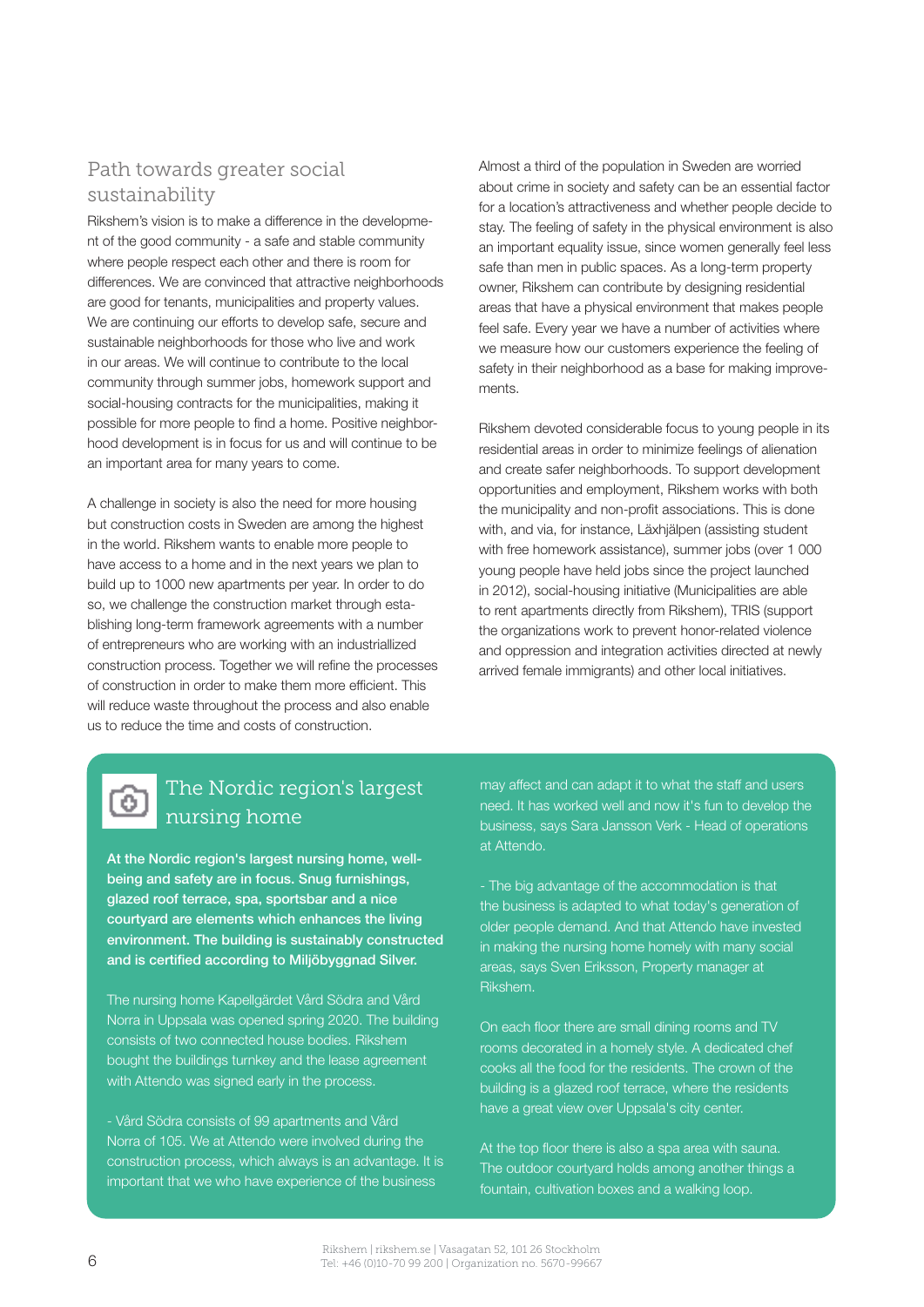## Our Sustainability Strategy

Property management must be long-term and sustainable. A property management strategy with long-term management plans creates the conditions to ensure the quality of the company's management operations. Rikshem develops its existing properties – sustainably and for the long term – through comprehensive renovations and constructs new residential properties and properties for public use. When constructing new residential properties, Rikshem often works with industrial construction in wood, which is advantageous both environmentally and financially. The residential properties in the company's portfolio are to be improved to meet the requirements set in order to ensure that rental apartments remain an attractive form of housing. Properties for public use must meet the requirements of both residents and personnel. Using environmentally certified electricity, which is largely carbon neutral, residential properties with smaller carbon footprints can be created.

#### Previously made climate decisions:

- 2014 issue of our first green bond
- 2014 start building with wooden frame
- 2018-19 target climate neutral property management for 2030 (scope 1&2)
- 2019 decision to only buy fossil-free electricity for our properties
- 2020 start of our energy efficient project "Energy smart properties"
- 2021 decision to certify all new constructed properties according to "Miljöbyggnad Silver"
- 2021 decision on ambition to achieve climate neutrality in all operations by 2045
- 2021 decision to join SBTI (Science Based Target Indicators)
- 2021 decision to join LFM30 (Local Roadmap Malmö 2030) with the towns of Helsingborg and Malmö

### Sustainable Financing

Rikshem issued its first green bond in 2014, as one of the first corporate and real estate companies to do so. Our Green Bond Framework has frequently been updated in order to better reflect our work and progress as well as align with current market standards and best practice.

Rikshem will strive to monitor the development of the Green Bond market to continually advance the Green Terms. As such the Green Bond Framework will continue to be updated from time to time to reflect current market practices. In establishing the terms in this framework Rikshem has sought to comply with the Green Bond Principles (2021) and current market best practice.

Cicero has provided a second opinion on the Framework, which is publicly available on Rikshem website. More information about our work with sustainability is available on our website rikshem.se.

Stockholm, 17 of February 2022

Anette Frumerie CEO Rikshem

Anders Lilja CFO Rikshem

Elisabeth Schylander

Head of Sustainability Rikshem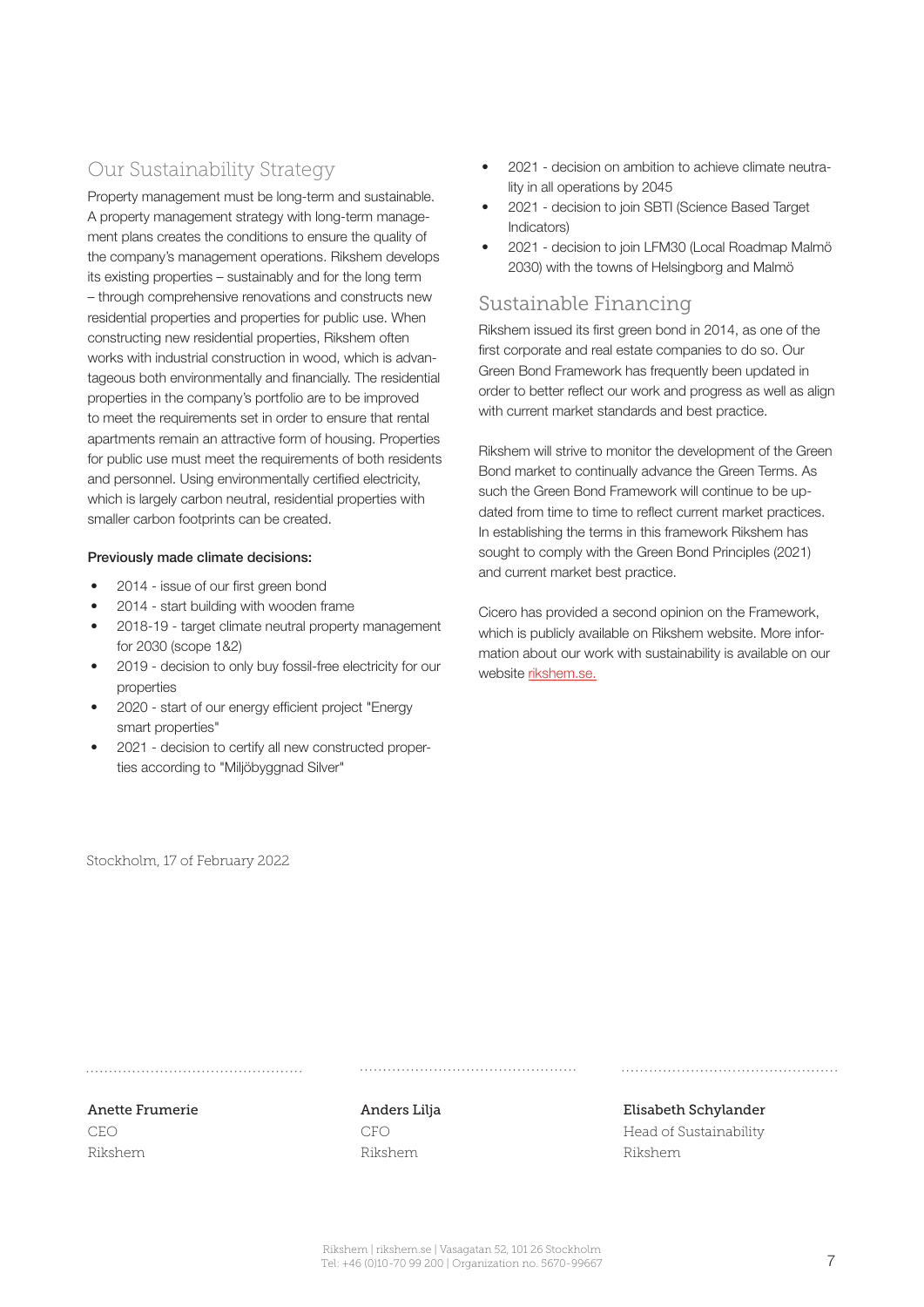## Methodology

## Environmental Objectives (GBP)

The Green Bond Principles contains a set of high level Environmental Objectives ("Environmental Objectives"), which outline the main environmental benefits of the anticipated use of proceeds.

- 1. Climate change mitigation: Activities that contribute to the stabilization of greenhouse gas concentrations in the atmosphere at a level which prevents dangerous anthropogenic interference with the climate system by avoiding or reducing greenhouse gas emissions or by greenhouse gas removals.
- 2. Climate change adaptation: Activities that contribute to reducing or preventing the negative effects of the current and expected future climate on the location and context specific economic activities or natural and built environments.
- 3. Natural resource conservation: Activities that contribute to the sustainable utilization of natural resources, for instance soils, waters and plants, or the preservation of forests and watershed areas, to ensure that renewable resources are not used up faster than they are replaced, while lessening the dependence and ensuring the sustainable use of non-renewable resources.
- 4. Biodiversity conservation: Activities that contribute to the preservation and regeneration of genetic, species and ecosystem diversity in the terrestrial, marine and aquatic environment.
- 5. Pollution prevention and control: Activities that contribute to a high level of environmental protection from pollutants other than greenhouse gasses affecting air, water or soil whilst minimizing negative impact on human health and the environment.

Not more than 15% of net proceeds will be allocated to Eligible Green Assets with a primary alignment towards environmental objective 3-5.

### Exclusions

The net proceeds will not be allocated or linked to fossil based energy generation, nuclear energy generation, research and/or development within weapons and defence, potentially environmentally negative resource extraction (such as rare-earth elements or fossil fuels), gambling or tobacco.

## Allocation of net proceeds

An amount equal to the net proceeds will be used to finance Green Assets in accordance with the Green Bond Framework. The long-term ambition is to allocate the majority of the net proceeds to new projects and assets (defined as projects and assets financed within 12 months from completion). The proportion of net proceeds allocated to new projects and assets will be disclosed in the annual reporting.

## Alignment with the UN Sustainable Development Goals

Agenda 2030 and the Sustainable Development Goals ("SDG") were adopted by the United Nations General Assembly on 25 September 2015. There are 17 global goals with 169 defined underlying targets, aimed at achieving long-term sustainable economic, social and environmental development in order to eradicate extreme poverty, to reduce inequality and injustice in the world, and to fight climate change.

As one of the major operators within the construction and property sector in Sweden, Rikshem has a responsibility to work toward the SDGs and tackle the challenges associated with the company's vision of making a difference in the development of the good community. Rikshem has chosen to actively work with eight of the 17 Sustainable Development Goals and the company is aware that major investments need to be made to achieve the company's ambitious sustainability agenda.

## Source of energy\*



\* Source of energy in like-for-like buildings, normal year-adjusted energy use and with a market-based method.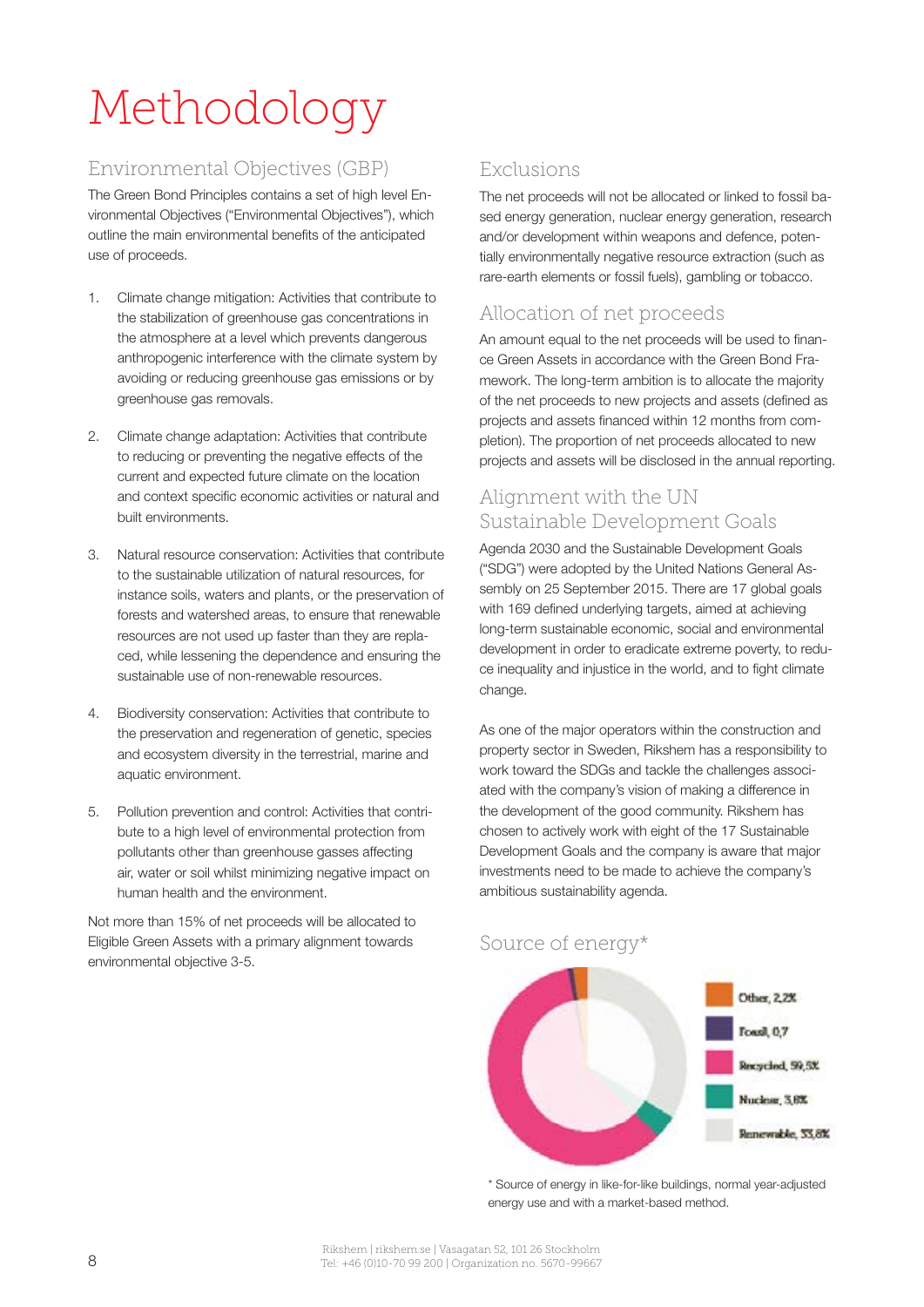#### The feeling of saftey and wellbeing Diverse offer Reduced carbon dioxide emissions Resource management Easy to live sustainaby Customer dialogue Sustainable supply chains Sustainable business Equality and diversity **no**  $7%$ Sustainable working lifeSustainable business Sustainable Sustainable<br>supply chains Equality & always and all the GLOBAL SOALS Д **STATE STATE Good total** return á The feeling of<br>safety & wellbeing Safe and attractive يبلي neighborhoods M The good community  $\frac{12}{50}$ Ьñ 10 88 a a china ann ď **Climate-neutral** 8品 e ett iciency operations 形式 Reduction in  $\frac{R_{0}}{C_{O_{s}}}\frac{d u_{\text{c}}_{t}}{e_{\text{m}}_{t}}\frac{1}{s_{i}}$ 68 1\* **14525**

### Framework alignment with the SDGs The investments covered by this Framework

primarily contributes to goal number:

Most important issues to address

- Clean transportation  $-$  3, 9, 11, 12, 13, 15
- Energy efficiency 7, 11, 13
- Green buildings 6, 7, 9, 11, 12, 13, 15, 17
- Pollution prevention and control 3, 11, 12, 13
- Renewable energy 7, 9, 11, 13



## THE GLOBAL GOALS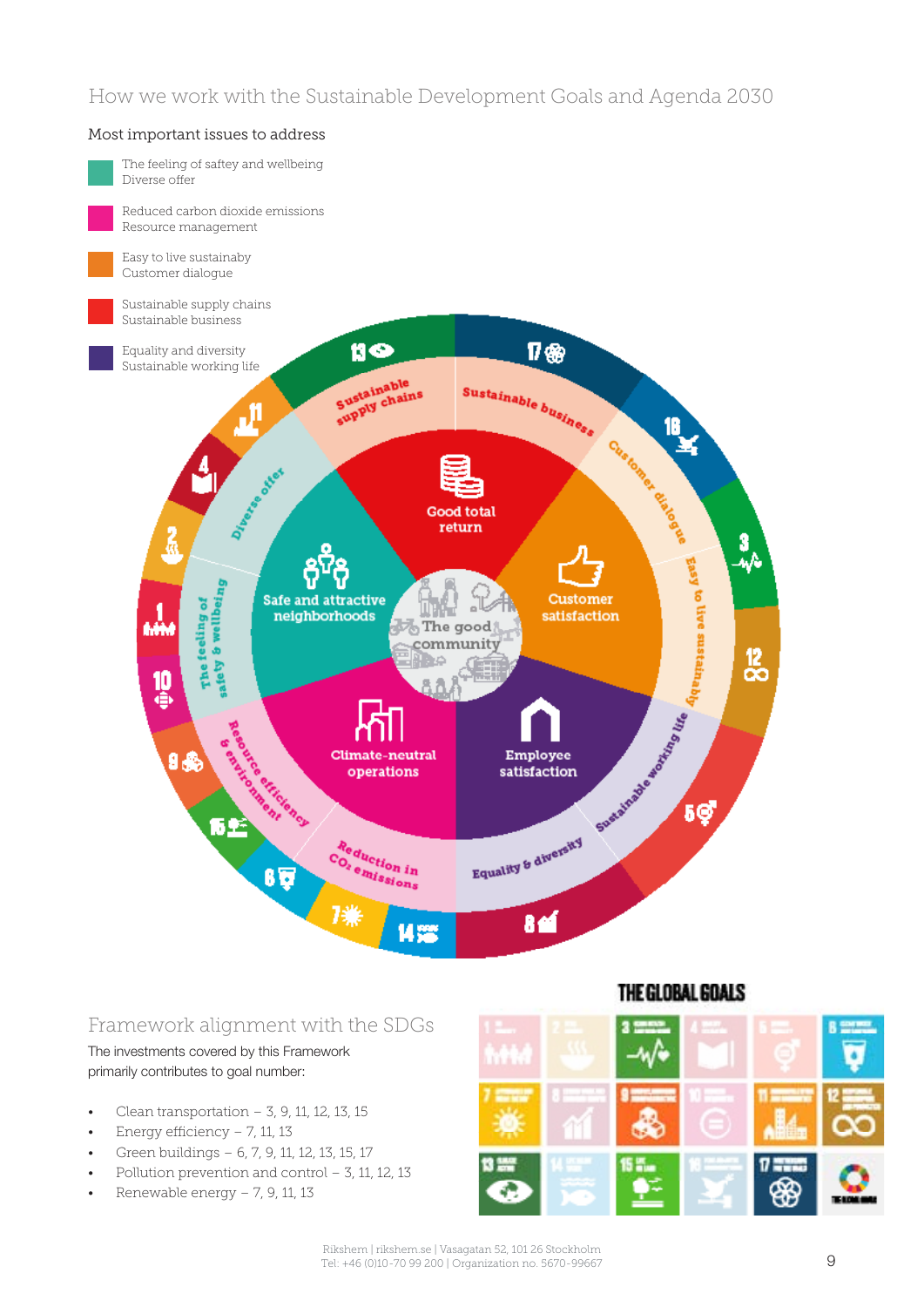## Green Terms

## 1. Use of Proceeds

An amount equal to the net proceeds from Green Bonds will be used by Rikshem to fully or partly finance or refinance investments and expenditures that promote the transition to low-carbon, climate resilient and sustainable economies. Such assets ("Eligible Green Assets" or "Green Assets") must comply with the categories and criteria's below as well as the Exclusion criteria, Allocation criteria and Environmental Objectives described in the Methodology section.

Both financing or refinancing of tangible assets (without age restriction) and operational expenditure (up to 3 years backwards looking) can qualify. The combined allocated amount

to a specific Green Asset, by one or several sources of financing with specified use of proceeds, may not exceed its value. Rikshem only operates in the Swedish market and the net proceeds will therefore be used exclusively to finance or refinance investments in Sweden.

 $\odot$ 

#### Clean transportation



Financing of supportive infrastructure such as charging stations for all types of electric vehicles, bicycle garages, or other investments that support and emphasize the use of environmentally sound and low carbon solutions, as well as electric vehicles used in our operations, such as bicycles and service vehicles. Low Carbon Vehicles: Fully electric and hydrogen vehicles.

#### Energy efficiency

#### Main Environmental Objective: Mitigation

Financing of investments in the existing portfolio of buildings that target a lower overall energy use and an improved environmental footprint. This could include, for instance, the installation of geothermal heating/cooling, energy-efficient lighting, IT-technology (monitoring, efficiency management and remote operation), energy efficient windows or an upgraded ventilation system. Only directly associated expenditure (e.g. material, installation and labour) is eligible for financing. Rikshem will ascertain the following:

- a. High estimated energy savings in the targeted area for physical installations (minimum 20%).
- b. Minimize long term negative climate impact and potential rebound effects.
- c. Minimal negative climate impact from the technology used.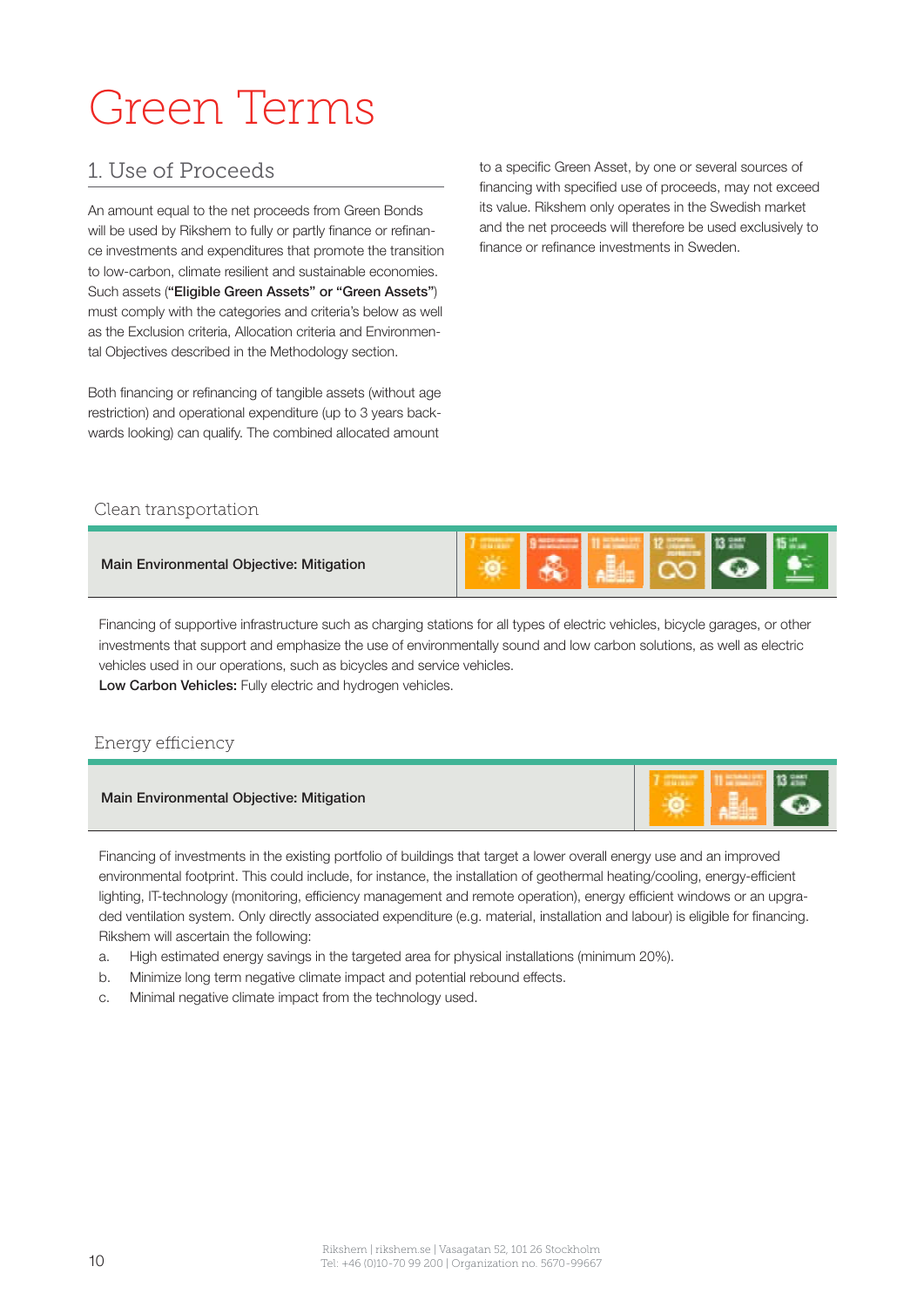#### Green buildings

Green assets comprising of environmentally accredited energy efficient buildings, wooden energy efficient buildings, renovated buildings with decreased energy use and energy efficient residential buildings, as defined below.

#### Environmentally certified buildings

Financing of development, acquisition or otherwise completed low energy buildings that have, or will, receive (i) a design stage certification or (ii) a post-construction certification or (iii) an in-use certification in any of the following building certification schemes at the defined threshold or better: Miljöbyggnad "Silver", BREEAM "Very Good" or Svanen, as well as achieve at least 15 % lower energy use than required by the applicable national building code (BBR).

#### Wooden buildings

Financing of development, acquisition or otherwise completed low energy buildings that have, or will, use FSC or PEFC certified wood as the main building component and thereby minimize the use of cement and steel, as well as achieve at least 15 % lower energy use than required by the applicable national building code (BBR).

#### Energy efficient residential buildings

New or existing residential buildings that achieve at least 15 % lower energy use per square meter than required by the applicable national building code (BBR).

#### Renovated buildings with decreased energy use

Financing of renovation, acquisition or otherwise completed low energy buildings that have, or will, achieve at least a 30% decrease in overall energy use or achieves an energy use in line with the applicable national building code (BBR) for newly built properties.

#### Other existing buildings with low energy use

Older buildings have higher thresholds since technical and legal limitations as well as building standards make it more difficult to reduce the energy use for these buildings.

| Value year   | Energy use per square meter                                   |
|--------------|---------------------------------------------------------------|
| Before 1971: | 135 kW/sq m                                                   |
| 1971-1999    | 125 kW/sq m                                                   |
| 2000-2006    | 115 kW/sq m                                                   |
| After 2006   | At least 15% lower than the applicable national building code |

#### Renewable energy

#### Main Environmental Objective: Mitigation



Financing of renewable energy production, such as on-site solar power installations or stand-alone solar farms, geo-energy (ground and surface systems) as well as related infrastructure investments for example grid connections, electric substations or networks.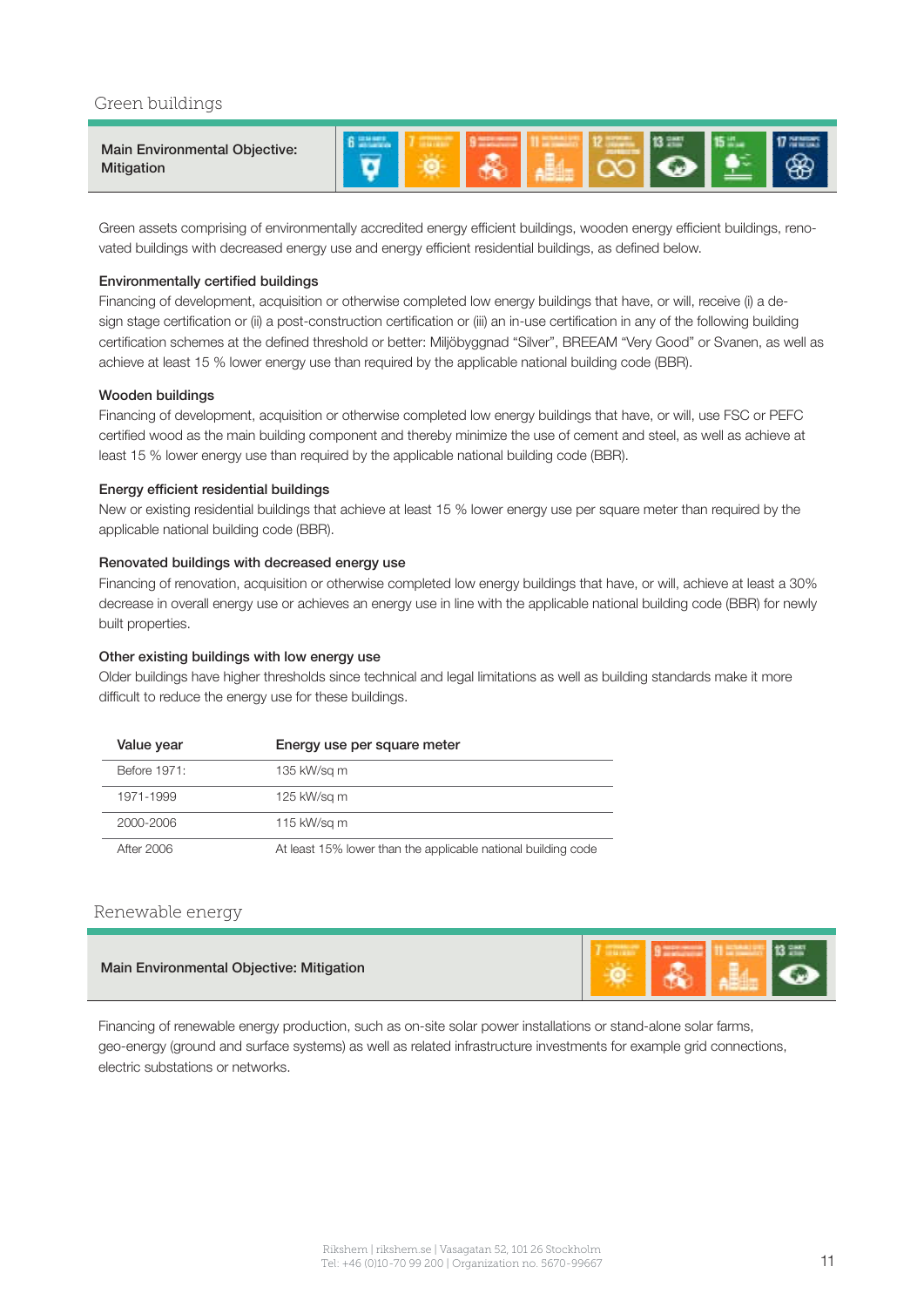## 2. Process for Project Evaluation and Selection

Projects and assets potentially eligible for Green Bond financing will be identified as part of the ongoing operations. Identified projects and assets will be evaluated by the Green Business Council ("GBC"), which currently has the following members:

- Head of Sustainability
- Group Treasurer
- Head of Projects
- Head of Transactions

The GBC will evaluate the nominated projects and assets to ensure compliance with the Green Terms. It will review information about the assets and evaluate the overall environmental impact, which includes life cycle considerations, potential rebound effects, resilience and adherence to at least one of the five Environmental Objectives. The projects and assets must also be compliant with applicable national laws and regulations, as well as policies and guidelines at Rikshem. The Green Business Council can request additional information and consult with internal parties, but the mandate to make decisions is held by the group. A decision to allocate net proceeds will require a consensus decision by the GBC, whereby the Head of Sustainability effectively holds a veto. Decisions made by the council will be documented.

An updated list of all Green Assets will be kept by Rikshem treasury department. If a project or asset ceases to meet the Green Terms, it will be removed from the list (and the funds will be recycled). The list will also be used as a tool to determine if there is a current or expected capacity for additional Green Bond financing.

## 3. Management of Proceeds

The net proceeds of any Green Bond financing will be credited to a dedicated account (the "Green Account") or otherwise tracked by Rikshem (together, the "Green Portfolio").

Deductions will be made from the Green Portfolio by an equivalent amount corresponding to the financing, refinancing, investment or expenditure of Eligible Green Assets or at repayment of any Green Bond financing.

If an Eligible Green Asset no longer qualifies or if the under-



### The Selection Process of Eligible Green Assets at Rikshem



lying project or asset is divested or lost, an amount equal to the funds allocated towards it will be re-credited to the Green Portfolio. Funds may also be reallocated to other Green Assets during the term of any Green Bond financing, unless otherwise agreed in the loan documentation.

The treasury department will keep a record of the purpose of any change in the Green Portfolio and ensure that the combined funds directed towards a specific Green Asset, by one or several sources of Green Bond financing or other financing with specific use of proceeds, does not exceed its value.

Pending fund disbursement to Green Assets and while the Green Portfolio has a positive balance the proceeds may be invested or utilised by the treasury in accordance with Rikshem financial policy. Such unallocated funds may for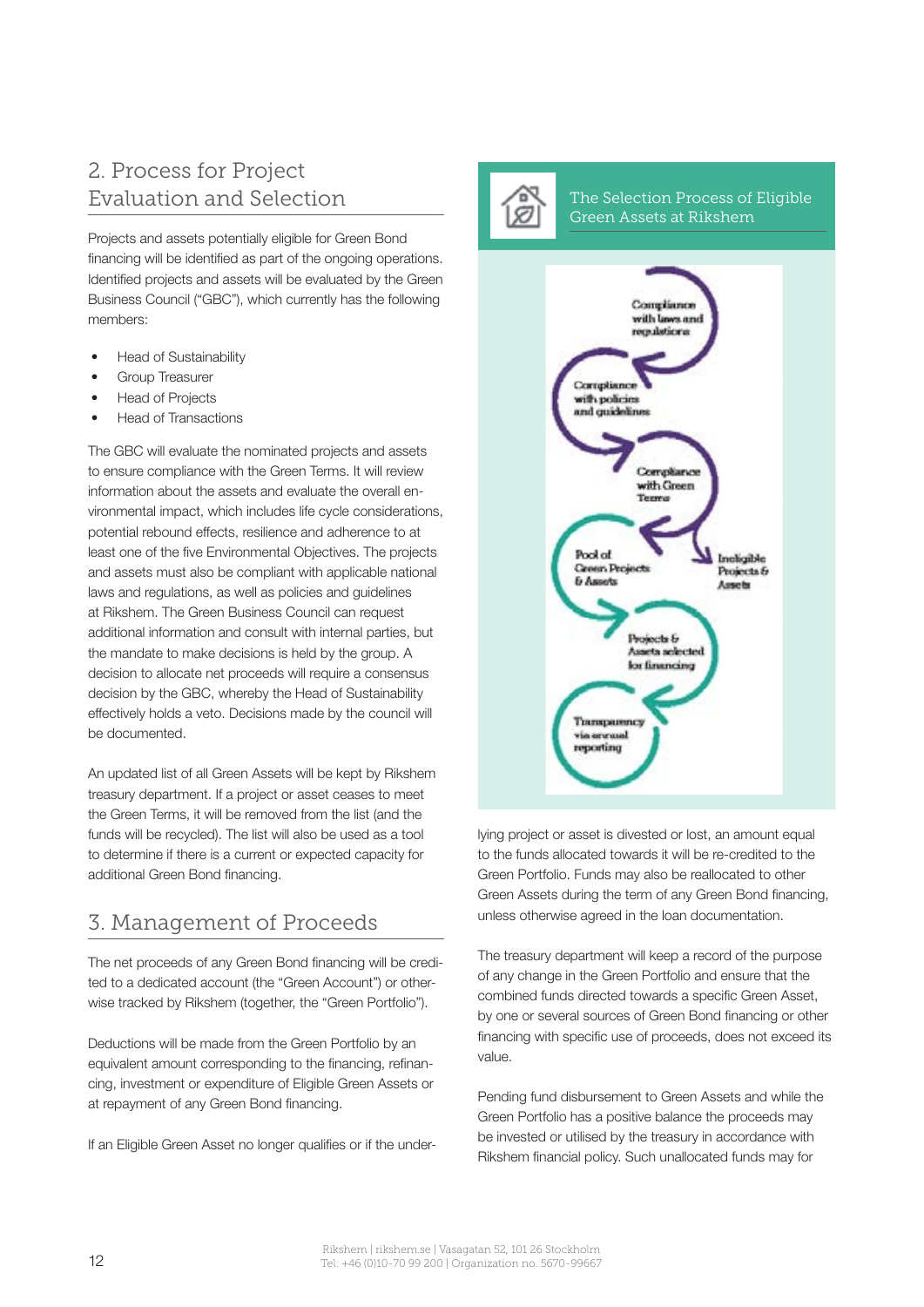instance be invested in short-term interest bearing securities, such as Swedish treasury bills (and related entities) or Swedish municipal notes (including related entities).

#### Ex-post verification of funds

Rikshem acknowledges the recommendation in the Green Bond Principles regarding transparency and verification of net proceeds allocation. The allocation of net proceeds will be verified by Rikshem external auditor. For further information, see the "Annual Review" section under Reporting and Transparency.

## 4. Reporting and Transparency

In order to be fully transparent towards the Green Bond investors and other market stakeholders, Rikshem will publish an annual green bond report on its website (rikshem.se/ gronfinansierng) (the "Website for Green Bond financing") that will detail the allocation of green funds and adherence to the Green Terms (the "Reporting"). The first such Reporting under this Framework is expected to take place in April 2023, in proximity to the company's Annual Report, and will be available in English. The Reporting will contain information on the Green Assets that have been financed with Green Bonds, a summary of Rikshem activities in the past year as pertains to Green Bond financing as well as information, including examples, of the financed Green Asset's adherence to the relevant criteria.

#### Allocation Disclosure

- Rikshem will provide allocation reporting and emphasis will be placed on providing examples to single projects based on size.
- The sum of outstanding Green Bonds and the sum of the Green Portfolio balance, including any short term investments or funds managed within Rikshem liquidity portfolio.
- The proportion of net proceeds allocated to new investments (see definition under Methodology).
- All data is to be as of the end of the previous year.

#### Performance Reporting

The Reporting will contain a disclosure of asset level performance indicators. The reporting will strive to disclose the impact based on the Green Bond financings share of the total investment. For financed Green Assets that are not yet operational, Rikshem will strive to provide estimates of future performance levels. Rikshem will emphasise energy savings and greenhouse gas reductions as the most

relevant performance metrics for most projects. The metrics below are examples that are likely to be used by Rikshem in the forthcoming performance reporting.

#### Impact Metrics for Clean Transportation

- i. Annual absolute (gross) greenhouse gas emissions in CO2e.
- ii. Annual absolute (gross) greenhouse gas savings in percentage.
- iii. The number of charging stations for electric vehicles installed.

#### Impact Metrics Energy Efficiency Investments

Each yearly report will include an example of an energy efficiency investment that have been financed with green net proceeds (if such a project has been financed). Given the number of project types that qualify under the category the KPI's will not be disclosed beforehand in the framework. Rikshem will emphasize energy and carbon savings, where applicable, as relevant performance metrics.

#### Impact Metrics for Green Buildings

- i. Environmental certification and grade (if applicable).
- ii. Energy performance (kWh per square meter) and relative performance (%-improvement) compared with applicable national building code (new buildings).
- iii. Annual energy savings (MWh) based on relative performance compared with applicable national building code or in the case of renovation, energy savings versus pre renovation performance.
- iv. Carbon intensity (grams per square meter) and annual carbon savings (tones).

#### Impact Metrics for Pollution Prevention and Control

Each yearly report will include an example of an investment that has been financed with green net proceeds (if such a project has been financed). Given the number of project types that qualify under the category the KPIs will not be disclosed beforehand in the framework. Rikshem will showcase a description of the investment, as well as the expected impact on waste volumes and the ability to recycle and reuse waste as relevant information metrics.

#### Impact Metrics for Renewable Energy

- i. Yearly production (GWh).
- ii. For an installation of renewable energy in a real estate asset the percent of the assets total energy use supplied by the installation will be disclosed.
- iii. Prevented CO2e emissions from production (tonnes).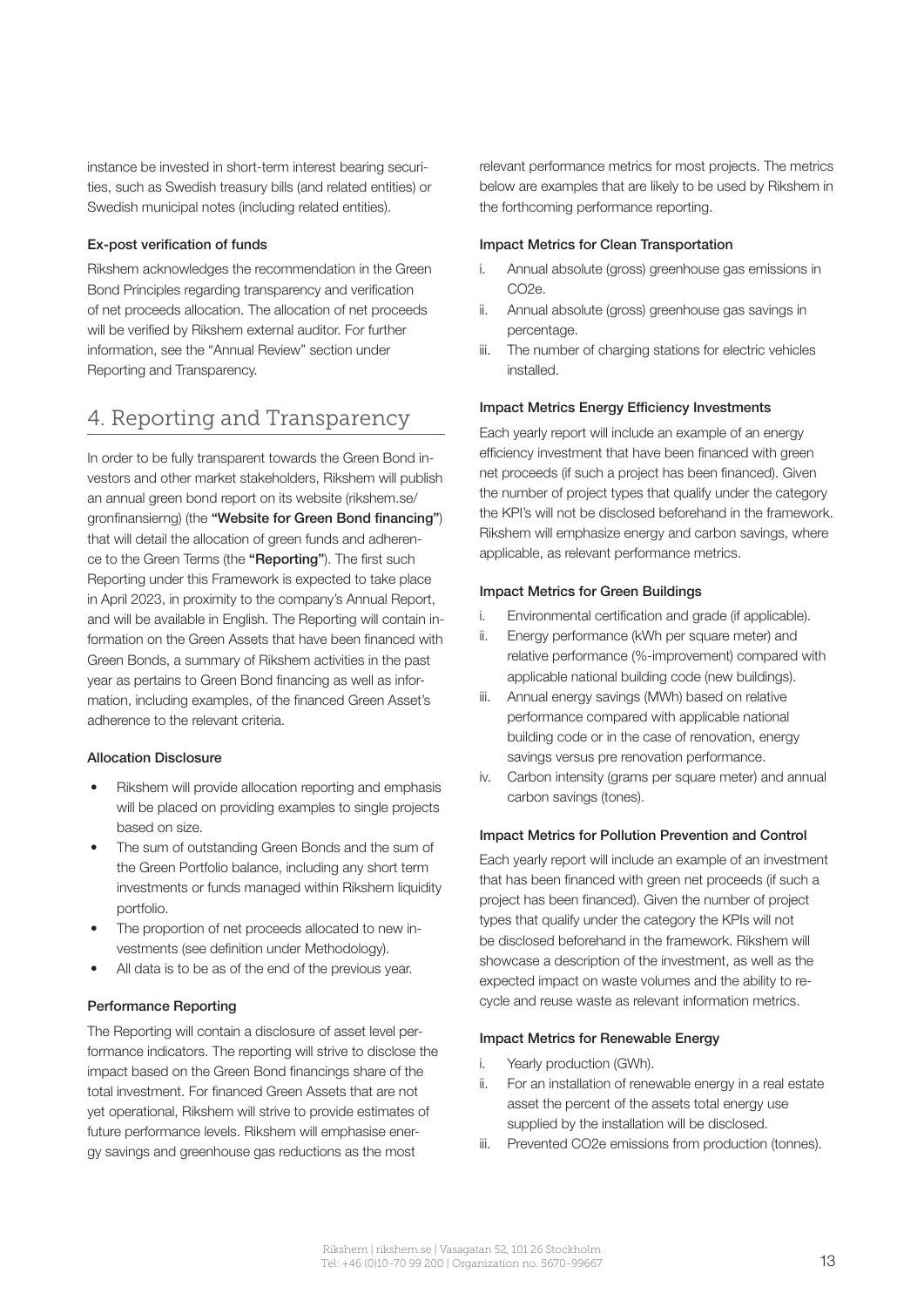

#### Carbon Footprint Calculation Methodology

To calculate GHG emission reductions, Rikshem gathers the GHG emission values presented by its energy suppliers in its energy monitoring system. There are multiple emission factors – one for each energy supplier. The calculated emission for Rikshem differs between years due to energy efficiency investments, changes in the property portfolio and the yearly emission values for each respective energy supplier. We use a marked based method and for 2020 the average emission was 0 g CO2e per kWh for electricity (due to green contracts) and 73 g CO2e per kWh for district heating.

To assure consistency the emission factor(s) used in Rikshem's Green Bond reporting will equal the emission factor(s) used in the company's sustainability reporting (according to the method described above). It should be noted that this grid emission factor(s) Rikshem uses is considerably lower than what has been outlined in the "Carbon Footprint Calculation Methodology" (2020), which states 319 grams CO2 per kWh.

#### Annual Review

The external auditor of Rikshem, or a similar party appointed by Rikshem with the relevant expertise and experience, will investigate and report whether the net proceeds have been allocated to the Eligible Green Projects and Assets that Rikshem has communicated in the Reporting. The conclusions will be provided in a signed statement, which will be published on Rikshem website (rikshem.se/gronfinansiering).

#### Dedicated Website

Rikshem has a dedicated webpage for Green Bond financing at its website (rikshem.se/gronfinansiering) where investors can find information regarding Rikshem's Green Bonds, including:

- The Green Bond Framework
- The Second Opinion
- The Reporting
- The Annual Review
- Investor Presentations

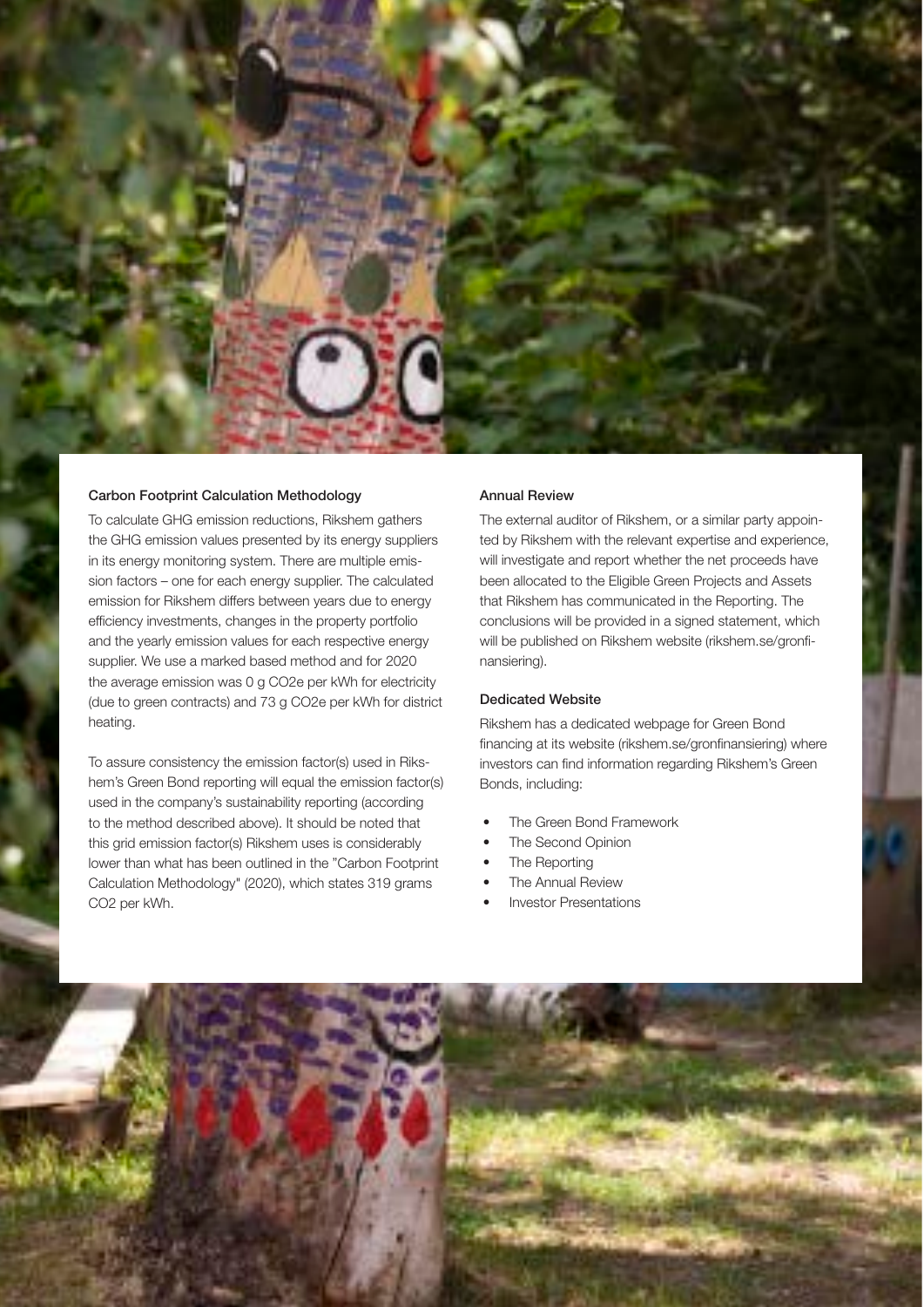## Definitions

**BBR** means the Swedish national building regulation set up by the National Board of Housing, Building and Planning, determining the regulatory requirements and offering general advice regarding all stages of planning, construction and operations of real estate assets.

BREEAM IN-USE Very Good means the rating Very Good within BREEAM, a grading scheme for the real estate sector developed by BRE Global, pursuant to its definition at the time of receipt of the relevant certification.

**BREEAM Very Good** means the rating Very Good within BREEAM, a grading scheme for the real estate sector developed by BRE Global, as well as local adaptations such as BREEAM-SE developed by the SGBC respectively, pursuant to its/their definition at the time of receipt of the relevant certification.

**External Consultant** means a third party with adequate competence hired by Rikshem to perform an energy savings analysis and investigation. Environmental impacts are reported to Rikshem on a project/asset basis.

FSC means the global certification system for forests and forest products developed by the Forest Stewardship Council. FSC has a stated goal of environmentally sound, socially responsible and economically viable forestry.

GHG means Greenhouse Gas Emissions.

Miljöbyggnad Silver means the rating Silver within the Miljöbyggnad building certification scheme administered by the Sweden Green Building Council (SGBC), pursuant to its definition at the time of receipt of the relevant certification.

NEDC means the New European Driving Cycle, a standardised driving cycle designed to assess the emission level of car engines.

PEFC means the global certification system for forests developed by the Programme for the Endorsement of Forest Certification. The PEFC promotes sustainable forest management through third party certification according to the PEFC standard.

Svanen means the environmental assessment and certification scheme of real estate assets developed and administered by the Nordic Swan Ecolabel, pursuant to its definition at the time of receipt of the relevant certification.

Value year The value year consists of the building's year of construction if no extension or conversion has taken place. If major alterations, extensions or conversions take place the value year can change.

| #              | <b>Name</b>                    | <b>Publicly available</b> |  |  |
|----------------|--------------------------------|---------------------------|--|--|
|                | Annual report 2020             | English / Swedish         |  |  |
| $\mathcal{P}$  | Supplier code of conduct       | Swedish                   |  |  |
| 3              | Code of conduct                | Swedish                   |  |  |
| $\overline{4}$ | Sustainability policy          | Swedish                   |  |  |
| 5              | Corporate background           | Swedish                   |  |  |
| 6              | Ongoing development (database) | Swedish                   |  |  |

Public Policies and Guidelines are available at rikshem.se